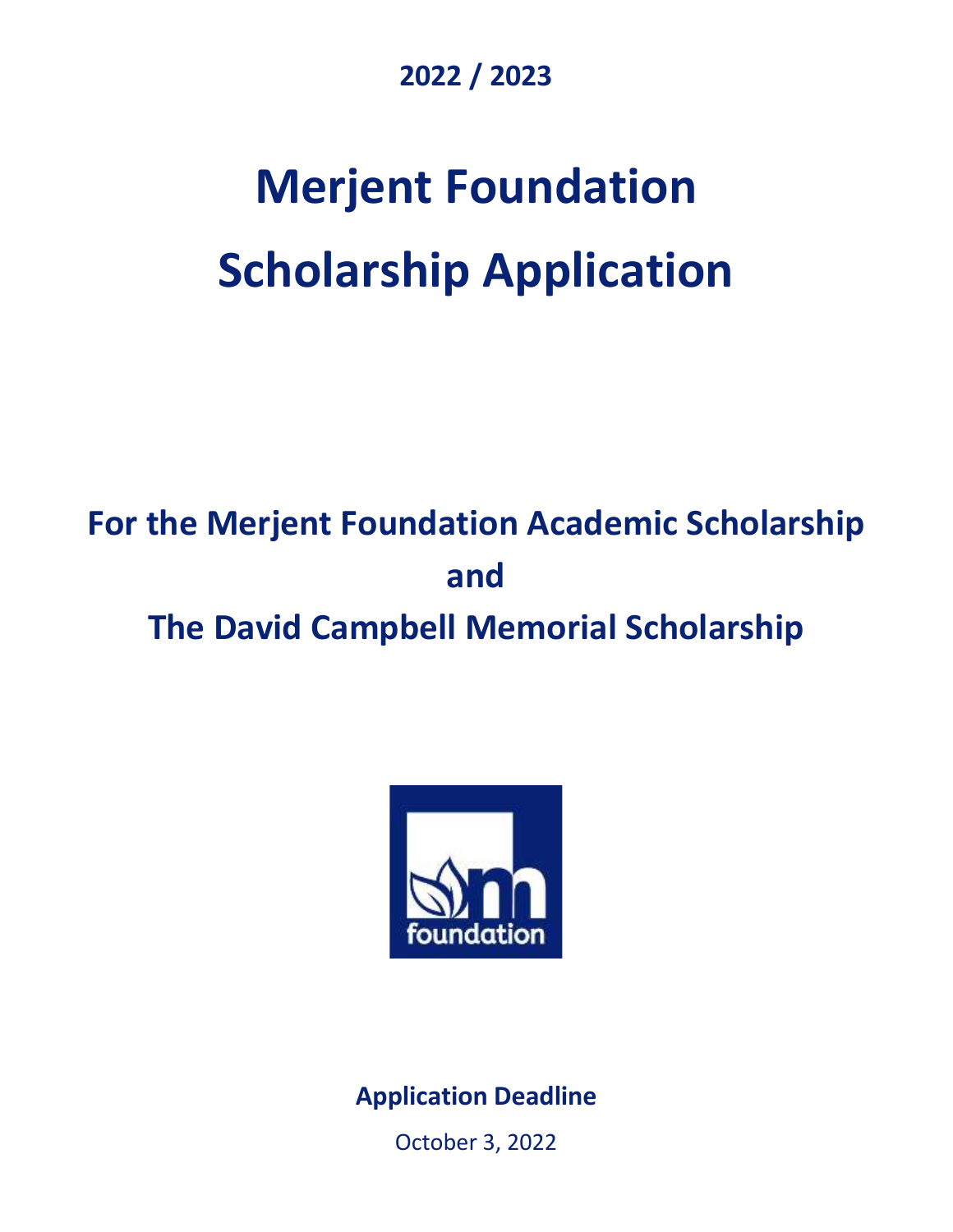#### Merjent Foundation

The Merjent Foundation is a 501(3)c dedicated to giving back to the communities where Merjent, Inc. employees live and work by lending financial support to charitable organizations and by fostering environmental stewardship wherever possible. Merjent, Inc. is an environmental consulting firm based in Minneapolis, Minnesota and serving clients throughout North America.

The Merjent Foundation's guiding principles are:

- Charity,
- Fairness,
- Respect, and
- Community Involvement.

#### Merjent Foundation Academic Scholarship

The Merjent Foundation Academic Scholarship is a one-time \$2,500.00 scholarship awarded to two individuals (one college freshman or sophomore, and one college junior or senior) who demonstrate academic success and intend to pursue an environmental career in energy, archaeology, engineering or other environmental field.

#### David Campbell Memorial Scholarship

The David Campbell Memorial Scholarship is a one-time \$3,500.00 scholarship awarded to one individual who demonstrate academic success and intend to pursue an environmental career in energy, archaeology, engineering or other environmental field.

#### Scholarship Eligibility Requirements

To be eligible for the scholarships, each candidate must:

- Be an enrolled or accepted at an accredited college or university, for the spring 2023 semester;
- Intend to pursue an environmental career in energy, archaeology, engineering or other environmental field; and
- Participate in an interview if chosen as a finalist.

#### Application Packet

The application packet must include:

- An essay / personal statement (maximum of 500 words);
- A recommendation letter (maximum of 2 letters);
- Documentation of your current acceptance or enrollment at an accredited institution; and
- The completed scholarship application form.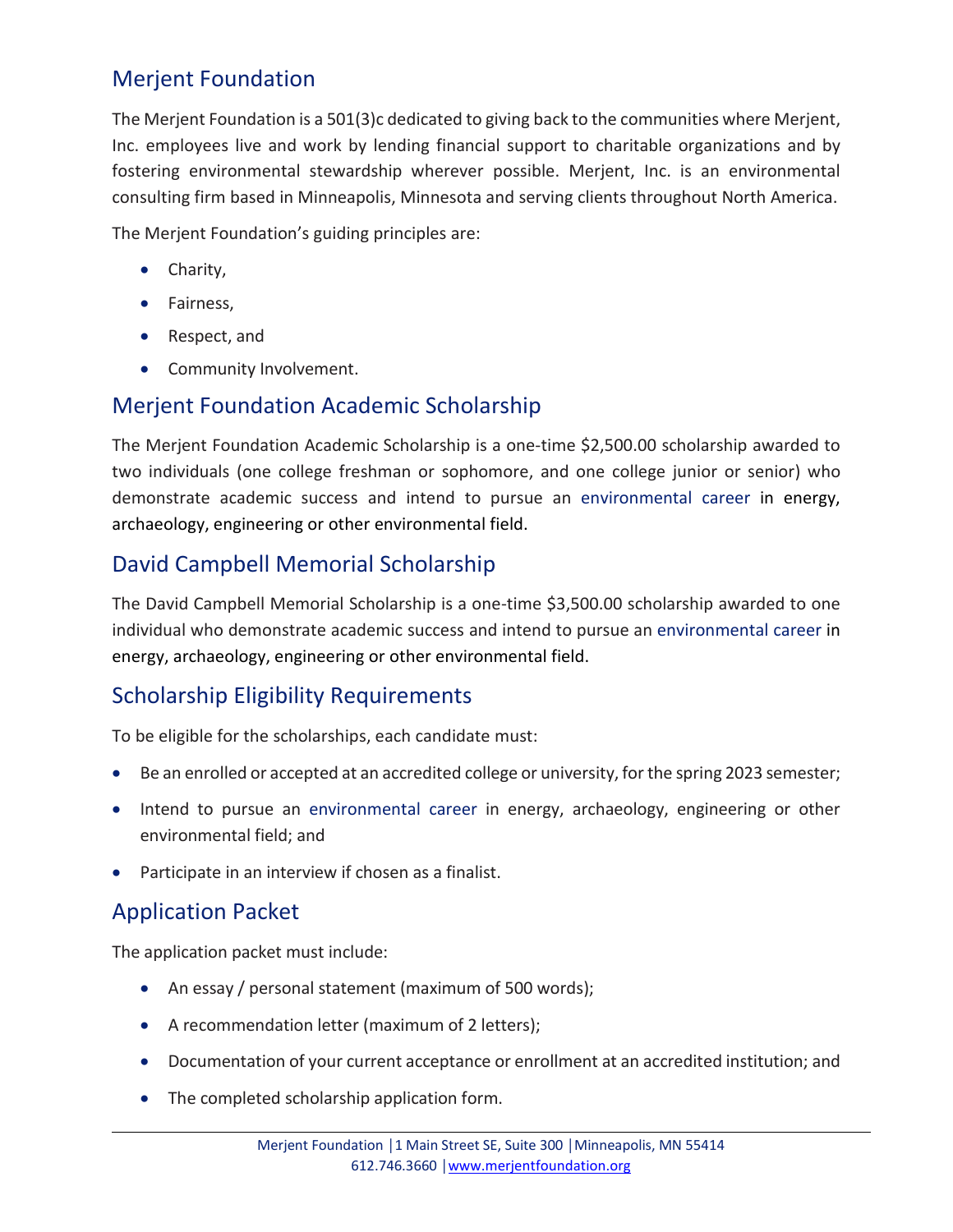#### Essay / Personal Statement

We are interested in getting to know applicants, why they are interested in careers in the environmental field, and why they believe they are good candidates for an environmental scholarship. Applicants should include relevant information about personal history, experiences, goals, and personal expectations that will help them reach their professional goals. Essays should contain 400 to 800 words.

#### Recommendation Letter

Applicants will provide at least one recommendation letter. The letter must be from a teacher, employer, or another personal reference that can speak to applicant's interest and experience in an environmental field. The letter may not be from a family member.

#### Application Format and Submittal Instructions

Applications shall be submitted via email by midnight on Monday, October 3, 2022.

Email application packets to: [MerjentFoundation@Merjent.com](mailto:MerjentFoundation@Merjent.com) in the following format:

- PDF all application components together and save with the file name Firstname Lastname app.pdf (e.g., Jane Anderson app.pdf).
- The email shall have the following subject line: **Merjent Foundation Scholarship Application**

The Merjent Foundation will send an email confirmation upon receipt of your application packet. Incomplete application packets will not be considered. Applications will be reviewed by the Merjent Foundation Board of Directors. Finalists will be contacted via email by Monday, November 15, 2021, to schedule a phone interview. Scholarship recipients will be notified by email on or before Wednesday, December 15, 2021. The scholarship amount will be sent directly to the college financial office and applied to the recipient's 2023 Spring semester tuition. Prior to submitting their application, the applicant is responsible for determining whether the scholarship would adversely affect their financial aid eligibility.

#### Application Ineligibility

Students who have a parent or guardian that is a current Merjent, Inc. employee including students living at the same address as a current Merjent, Inc. employee are ineligible for this scholarship.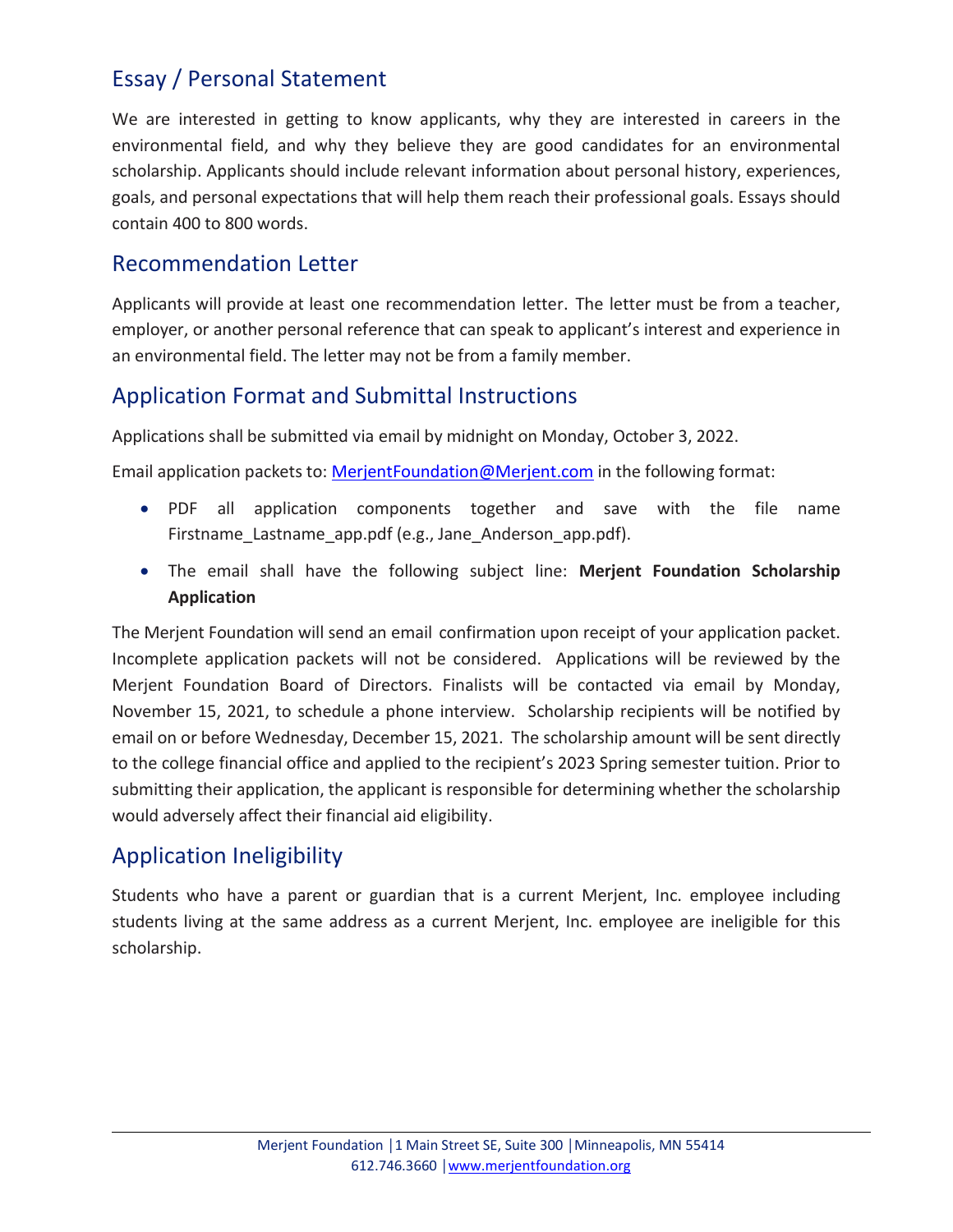#### Application Checklist

This checklist is not part of the application but may help you ensure you have completed all parts of this application.

| Signed and dated application form;                                          |
|-----------------------------------------------------------------------------|
| Transcript or proof of registration from your current college / university; |
| Essay / personal statement (400 to 800 words); and                          |
| Letter(s) of recommendation.                                                |

#### Questions?

If you have questions about the scholarship or application, please send an email to [MerjentFoundation@Merjent.com.](mailto:MerjentFoundation@Merjent.com)